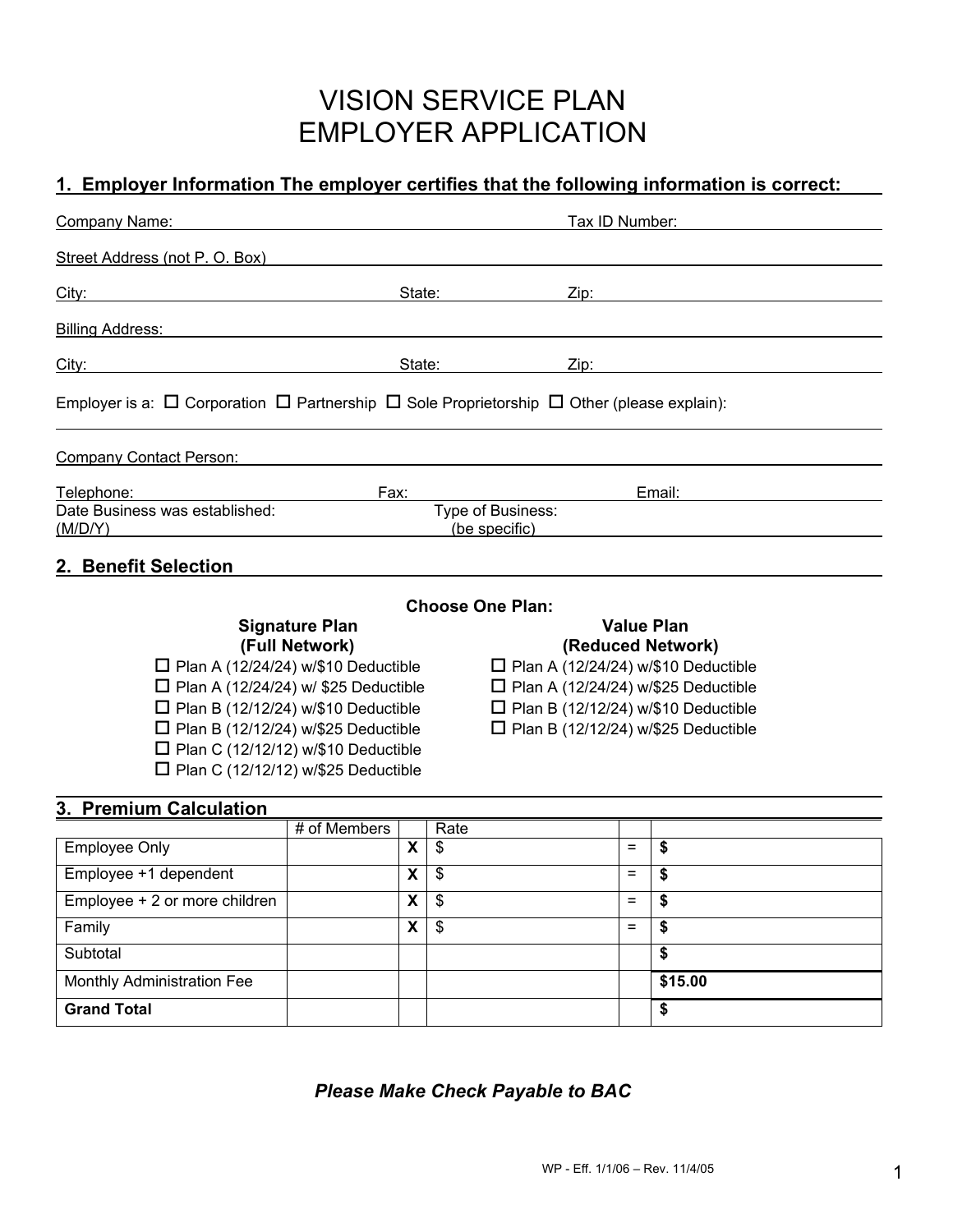## **4. Employee Eligibility**

### **A. Choose One:**

 $\Box$  1. VSP participation and contribution matches employer-sponsored medical plan participation exactly. All eligible employees and dependents must be enrolled continuously under both plans to remain eligible under vision program.

Name of medical carrier that participation will match

 $\Box$  2. VSP participation and contribution matches employer-sponsored dental plan participation exactly. All eligible employees and dependents must be enrolled continuously under both plans to remain eligible under vision program.

Name of dental carrier that participation will match

 $\Box$  3. VSP participation is 100% employer paid and all eligible employees and eligible dependents are enrolled.

 $\Box$  4. VSP participation is 100% employer paid and all eligible employees and no dependents are enrolled.

#### **The waiting period for future employees is first of the month following:**

 $\frac{1}{2}$  ,  $\frac{1}{2}$  ,  $\frac{1}{2}$  ,  $\frac{1}{2}$  ,  $\frac{1}{2}$  ,  $\frac{1}{2}$  ,  $\frac{1}{2}$  ,  $\frac{1}{2}$  ,  $\frac{1}{2}$  ,  $\frac{1}{2}$  ,  $\frac{1}{2}$  ,  $\frac{1}{2}$  ,  $\frac{1}{2}$  ,  $\frac{1}{2}$  ,  $\frac{1}{2}$  ,  $\frac{1}{2}$  ,  $\frac{1}{2}$  ,  $\frac{1}{2}$  ,  $\frac{1$ 

| $\square$ DOH                                                           | $\Box$ 1 month | $\Box$ 2 months                                                                                                    | $\Box$ 3 months | $\Box$ 4 months |            | $\Box$ 5 months | $\Box$ 6 months |
|-------------------------------------------------------------------------|----------------|--------------------------------------------------------------------------------------------------------------------|-----------------|-----------------|------------|-----------------|-----------------|
| Are you waiving the waiting period for new hires at initial enrollment? |                |                                                                                                                    |                 |                 | $\Box$ Yes | $\Box$ No       |                 |
| Are you acquiring new medical/dental coverage at the same time?         |                |                                                                                                                    |                 |                 | $\Box$ Yes | $\Box$ No       |                 |
| Do you have COBRA employees?                                            |                |                                                                                                                    |                 |                 | $\Box$ Yes | $\Box$ No       |                 |
| Do you have employees in their COBRA election period?                   |                |                                                                                                                    |                 |                 | $\Box$ Yes | $\Box$ No       |                 |
| initial enrollment.                                                     |                | If so, please list their names and provide us with a copy of their COBRA election form and VSP application at this |                 |                 |            |                 |                 |
|                                                                         |                |                                                                                                                    |                 |                 |            |                 |                 |
|                                                                         |                |                                                                                                                    |                 |                 |            |                 |                 |

#### **B. Effective Date:**

 $\overline{a}$ 

Requested effective date:

Actual effective date will be assigned by Beneficial Administrative Company (BAC) if application is accepted. Only

First of the month effective dates are available.

## **5. Participation Agreement**

We, the undersigned group understand that we are applying for membership in the Supplemental Vision Benefit Employer Trust ("Trust"). Vision Service Plan ("VSP") has issued a master policy to the Trust which provides vision benefits to employer groups and their eligible employees and dependents. We certify that all information provided with respect to the company and its employees/members is accurate and complete. If not complete, VSP and/or BAC reserve the right to reject this application.

We, the undersigned group, understand that we have an obligation to ensure that all persons offered benefits meet eligibility requirements and that coverage is offered to every eligible person. We understand that we will be liable for any claims incurred during any period in which we do not meet the participation and maintenance requirements. We understand that VSP and/or BAC will rely on the representations contained in this document and any others, such as applications, which we provide in determining whether to accept us as an eligible group.